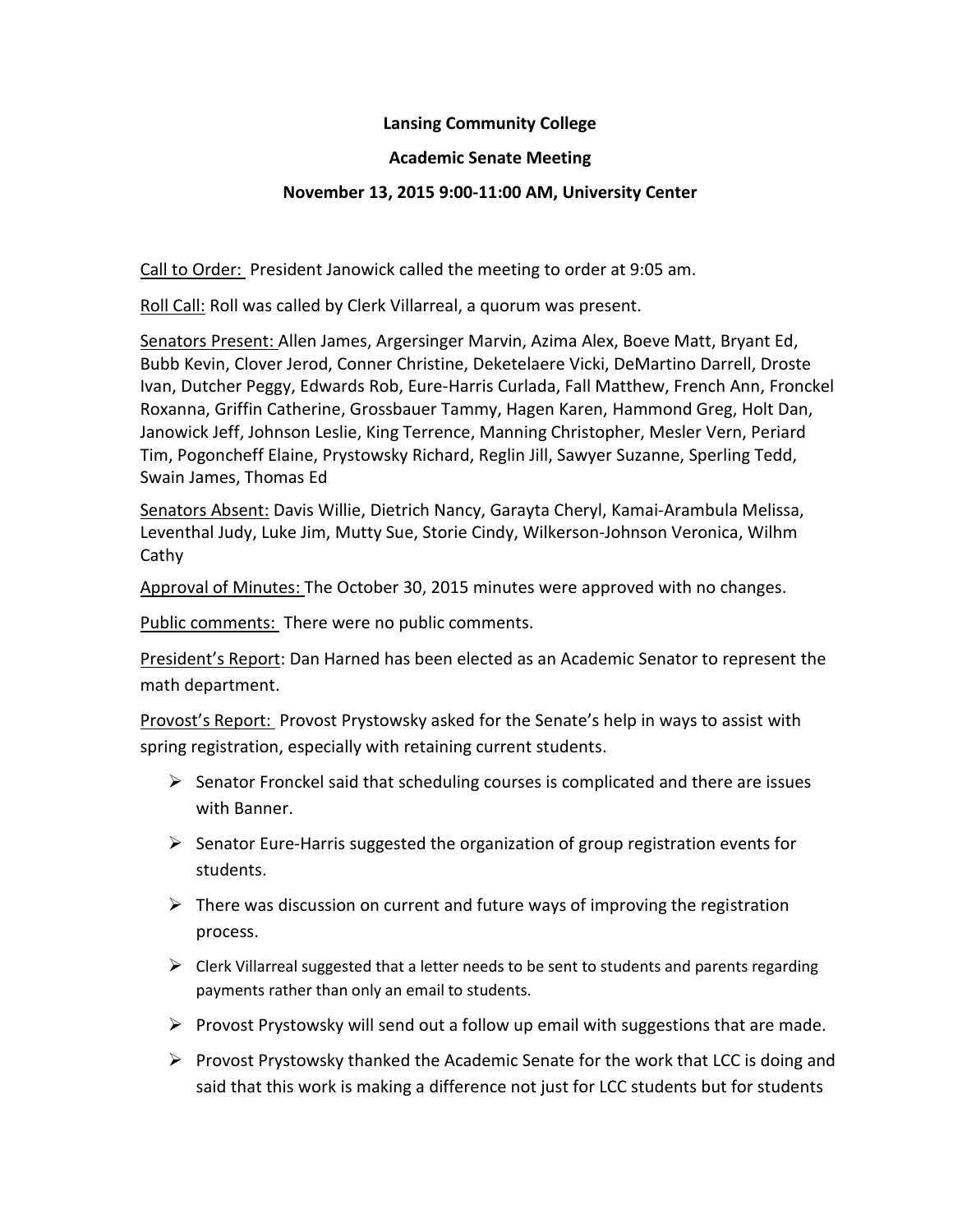across the nation. He specifically mentioned the work of Kevin Bubb, CIO, and the ITS division, and Kevin Brown and his work with the Gateways to Completion initiative.

# Other Reports and updates:

- $\triangleright$  Director of Labor Relations & Organizational Development James Mitchell held an open Question and Answer time for clarification of issues related Part time Faculty serving on the Academic Senate and/or subcommittees.
	- $\circ$  Senator Griffin asked about part time faculty who are at their maximum load and if they are still eligible to be compensated for serving on Academic Senate. Mr. Mitchell said that:
		- **EXECT** Serving on Academic Senate is considered a work assignment and does count towards the maximum amount of hours a part time faculty member is allowed to work per academic year.
		- Such work should be compensated, provided it is approved in advance by the respective Administrative Supervisor.
		- **Den and timely communication between the part time faculty member** and her/his Administrative Supervisor is essential.
		- **There is flexibility in that the weekly limit may be exceeded, as long as** the annual limit of 1,560 hours\* is not exceeded. Additionally, exemptions may be sought, subject to approval of the respective Dean.
		- Mr. Mitchell said he plans to go the next SAALT meeting to reaffirm the applicable contractual and policy provisions to the Academic Administrative leadership team.
		- \**After the meeting Mr. Mitchell contacted President Janowick and Provost Prystowsky to clarify that, per College policy, some Part time Faculty are limited to 1,484 hours annually.*
- OER Report: Regina Gong gave a PowerPoint presentation on *National OER Developments*, how the use of OER's are expanding across LCC and the savings it is providing for students. A copy of the PowerPoint is available on the Academic Senate [website.](https://lansingcc.sharepoint.com/sites/Interdivisional/Academic-Senate/_layouts/15/start.aspx#/SitePages/Home.aspx?RootFolder=%2Fsites%2FInterdivisional%2FAcademic%2DSenate%2FShared%20Documents%2FPresentations&FolderCTID=0x0120009BE30C6FE551C249B4E82918219BF2AC&View=%7B1B2AE73F%2D6BE4%2D4FEA%2DA32E%2D192117AE1496%7D)
- $\triangleright$  Vice President Periard presented the Eligibility Committee Report. He presented to the Senate a draft process and language to modify the bylaws in an instance where a Senator may no longer be qualified to serve. There was Senate discussion about the process and meaning of the additions/modifications to the bylaws.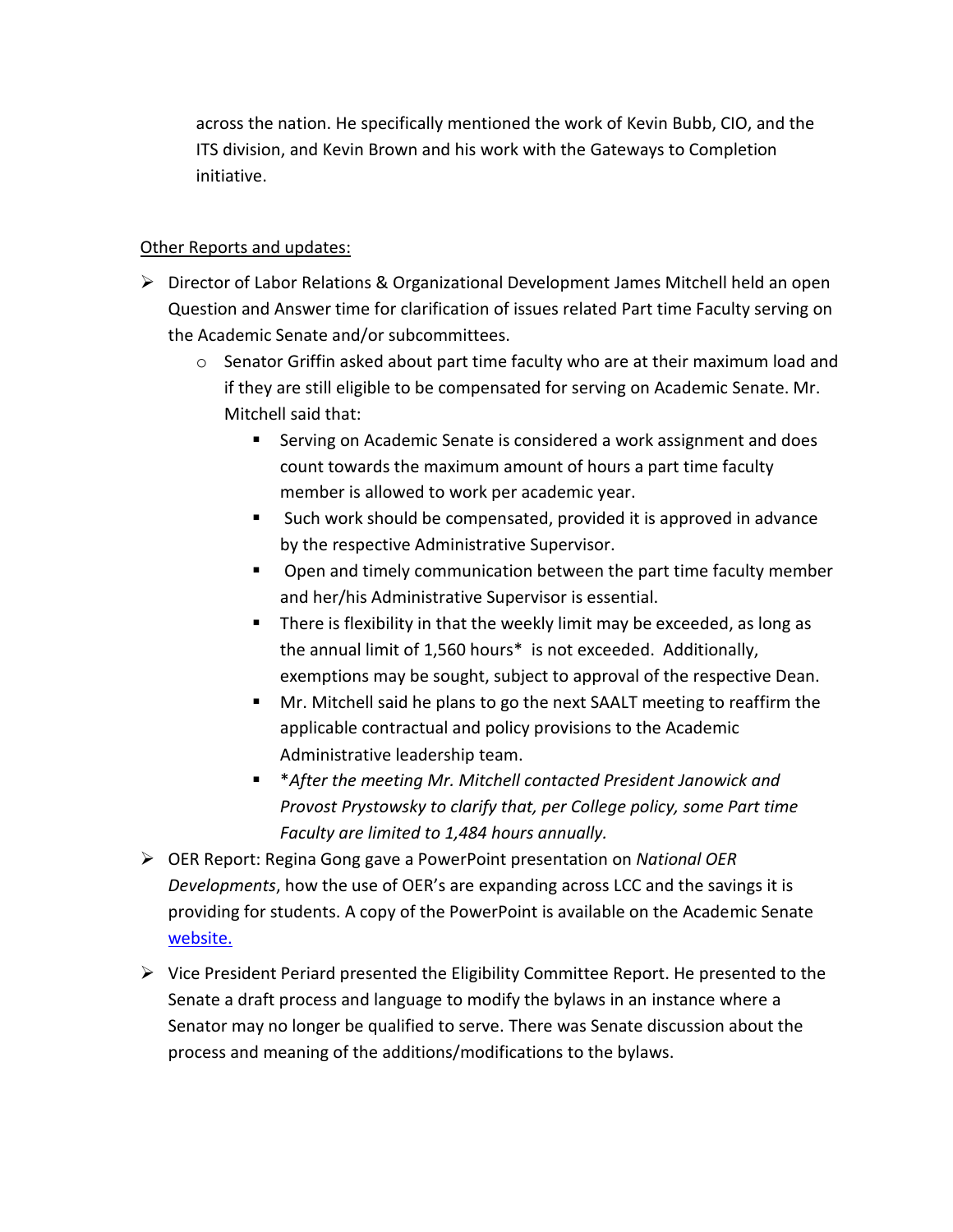- $\circ$  Senator Azima asked how a Senator in good standing is defined. The suggestion was made to add a list of expectations of an Academic Senator to the bylaws.
- $\circ$  Senator Edwards said a Senate Orientation for newly elected members should be developed.
- o Vice President Periard asked Joe Warner and Sentor Griffin to be on the committee.
- o The Eligibility Committee will take Senate's concerns and suggestions to modify the currently developed language.
- $\triangleright$  Secretary Manning presented the Bylaws Committee Report. The presentation was followed by Senate discussion about the timing of Academic Senate elections and how it would affect incoming senators and officers.
	- $\circ$  Senator Holt said that clearer language needs to be developed as to when a senator begins.
	- $\circ$  Public member Joe Werner suggested the changes need be put in article 4 of the bylaws. He also suggested that newly elected officers should take office in the fall but serve in the summer in conjunction with the current officers.
	- $\circ$  There was Senate discussion about the language used and clarification of the goal of the possible bylaw changes.
- $\triangleright$  Senator Pogoncheff spoke on developments made in the Arts & Sciences Division to verify that all departments are following syllabi policies for the spring semester. She stated that all syllabi for adjunct faculty has been reviewed. After public and Senate discussion, she said they would be starting to review full time faculty syllabi.

#### Discussion items:

- Faculty role in HLC tested experience process: Vice President Periard asked that Senate establish a committee to make a recommendation to the college. President Janowick asked for a motion to establish the suggested committee, Senator Periard motioned, Senator Bryant seconded it. Vice President Periard will lead this committee.
- $\triangleright$  Public member Eric Snider said that essential criteria is only for occupational or performance based programs. Essential criteria is only taken into consideration for faculty/adjunct faculty who are teaching occupation or performance based programs and are not required to hold a degree (BA, MA etc.) in a specific field to be compliant with HLC but can instead meet the qualifications to teach the course using acquired certifications/educational background such as an auto mechanic holding a Master ASE Certification or an electrician holding a Residential and Master Electrical Inspector